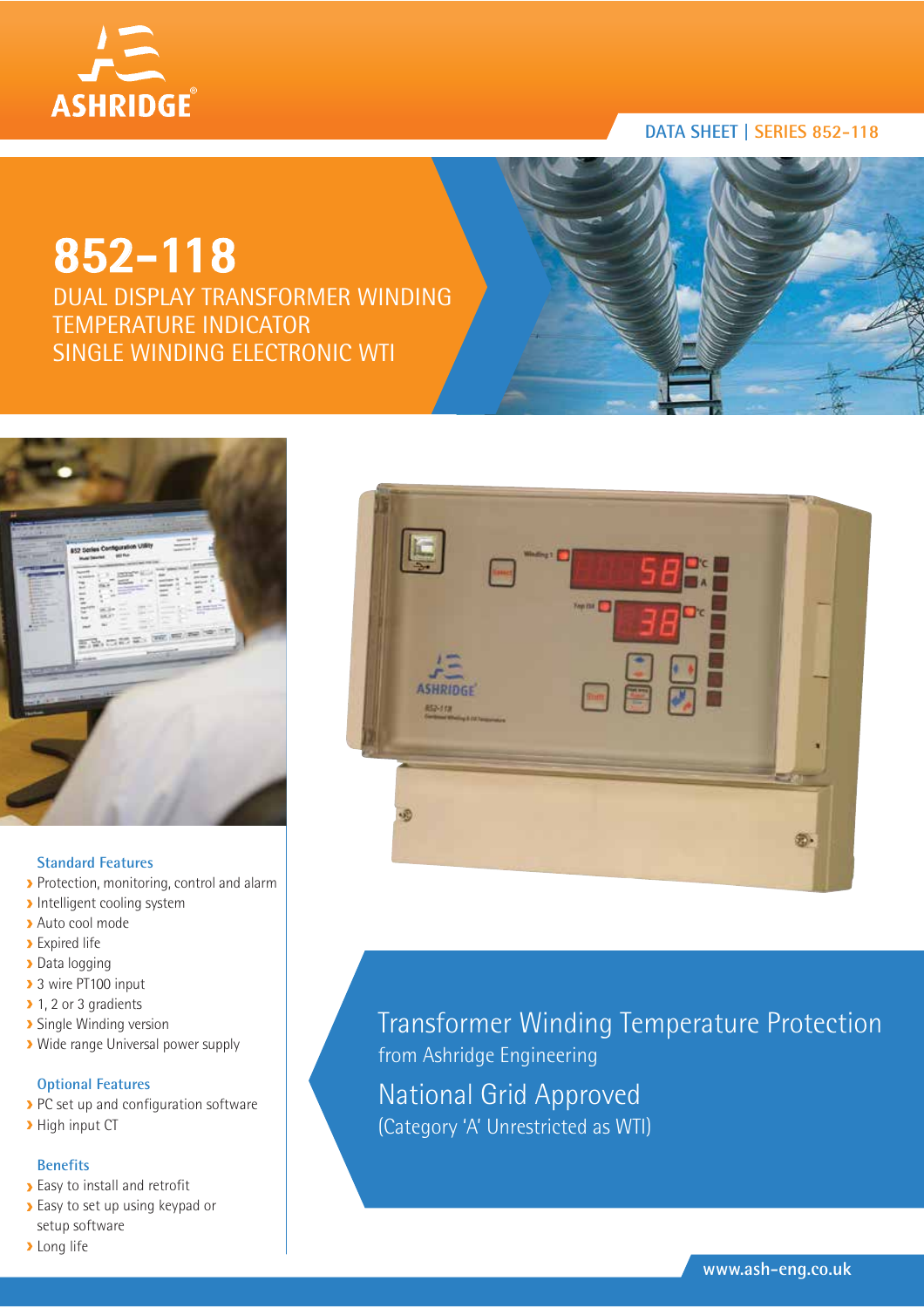## **DATA SHEET | SERIES 852-118**





The 852-118 winding temperature indicator is a high integrity protection, control and monitoring system for power transformers. The intelligent cooling control system ensures optimal asset life and protection for the transformer.

The WTI continuously calculates the winding temperatures (otherwise known as the hot spot temperatures) in the transformer and displays the hottest winding. This is achieved by measuring the top oil temperature with a precision PT100 probe and the winding current using a high isolation current transformer (CT) within the 852-118. These measurements are combined with Ashridge's algorithm based on the IEC354 standard to provide accurate winding temperatures.

#### **The 852-118 provides:**

- Multiple relay outputs for control, alarm and trip functions
- Output provided for Internal system watchdog alarm
- Output(s) provided for cooling system abnormalities or failures
- Precision, RMS electronics
- High level Isolation
- SCADA outputs of Modbus RTU and DNP 3.0 available to connect to your SCADA system
- IEC61850 ready
- User configurable analogue outputs
- Long life and proven reliability
- Easy set up and install with special relay check mode (Ramp mode)

#### **Data and Event Logging**

The 852-118 logs top oil and hot spot temperatures every 30 minutes, as well as peak temperatures, system entries and power cycling.

#### **Expired Life**

The 852-118 provides an indication of the expired life (loss of life) of the transformer in days.

## **Software**

Ashridge's configuration software utility can be used to connect to any 852 Series WTI / OTI to read and edit parameter settings. The software also provides a "compare settings with template" facility, in addition to downloading the settings for incorporation into documentation or archiving.

# **Cooling System Control**

Ashridge have led the way in designing an innovative and intelligent cooling protection system for transformers. The 852-118 employs unique algorithms, developed by Ashridge, to monitor fans and pumps and warn of partial or full cooling system failures.

#### **The cooling system control is highly accurate and reliable and incorporates:**

- Autocool mode
	- Allows the system to be exercised at a specified time and day of week
	- Inhibits fans and pumps below a user defined temperature
- SCADA system interface for alarms and data
- Remote operation of fans and pumps
- Step mode the initiation of pumps for a set period, where a sudden change in load is detected

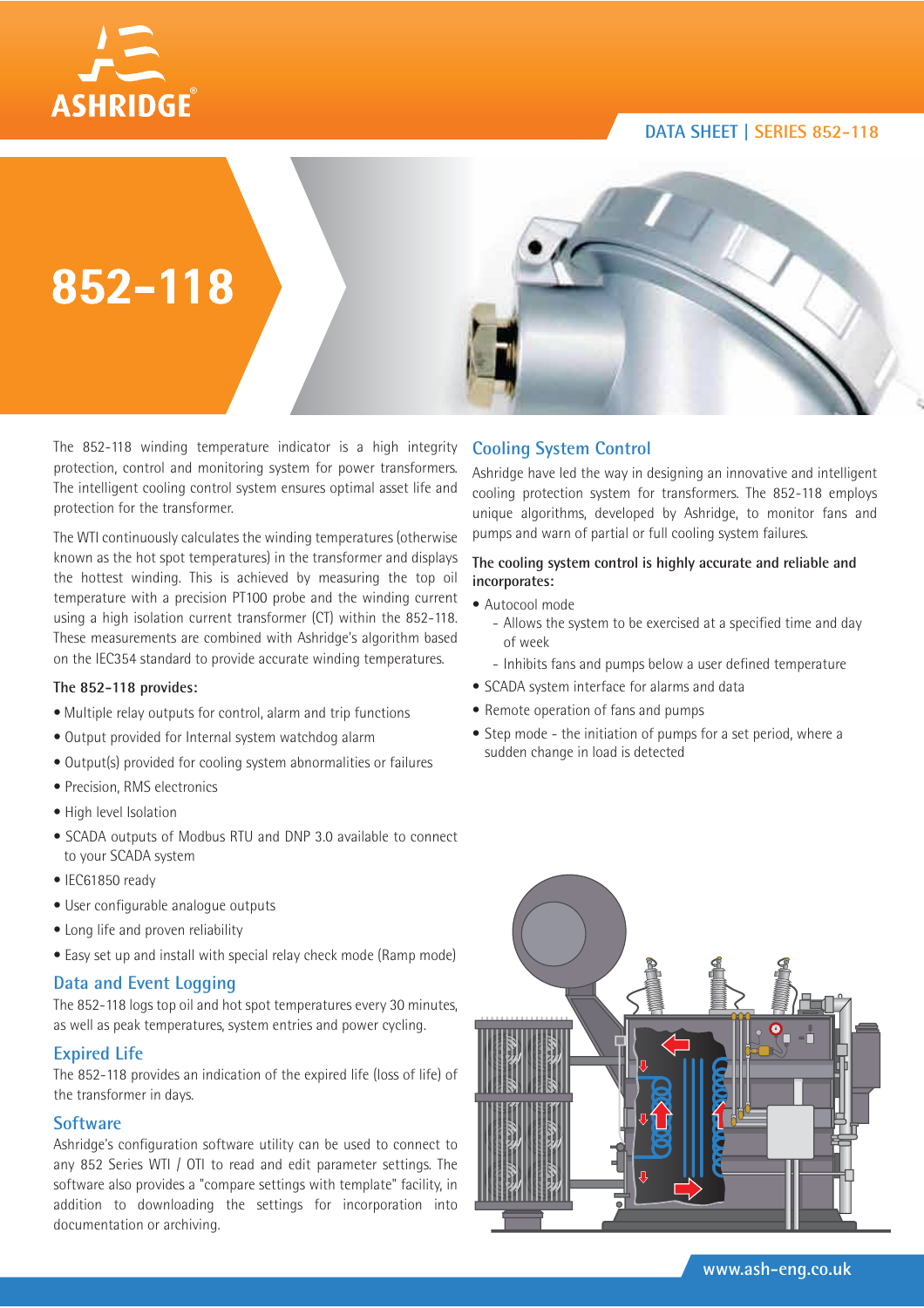

# **DATA SHEET | SERIES 852-118**

# **National Grid Approval**

(CATAGORY 'A' UNRESTRICTED AS WTI)



**Wall Mounted Version**

### **Installation:**

The 852-118 has been designed for easy installation of new and also retrofit systems. The wide range switch mode power supply allows the 852-118 to be connected to a variety of input voltages automatically. Direct CT input connection reduces cabling requirements.

# **Setting Up:**

The 852-118 is easily configured using the 5 key keypad on the front panel, with defined passwords for access to each section, maintaining security of settings. Non-volatile memory ensures that data is not lost in the event of power failure.

Alternatively, Ashridge's PC set up and configuration software utility can be used to connect to any 852 Series WTI / OTI to read and edit parameter settings. The software also provides a "compare settings with template" facility, in addition to downloading the settings for incorporation into documentation or archiving.

An easy to use, on site, dynamic teach mode facility ensures the fan and pump feedbacks are accurately calibrated.

|                                                                                                                                                              | <b><i><u>International</u></i></b><br>to street<br><b>Feedback Lear</b><br>Trac<br><b>Brian Fax</b><br>mist.<br><b>Monda Print</b><br>anja (tananti) kuni karakan<br>kulunakeun kahiji (tananti)<br>pertenti (ti)<br><b>The Control</b><br>Ę.<br>we<br>T-SA<br>m<br>$-0.4$<br><b>Haraki</b><br>$\sim$<br><b>TO</b> | Ford Chessel Street<br><b>URSA</b><br>With laughed in<br><b>Wall Laked</b><br>,,,<br>$-1$<br>es .<br>$\cdots$<br>o.<br><b>Contract</b><br><b>DISCOVERY TO</b><br><b>HALLY</b><br>-<br><b>CONTRACTOR</b> |
|--------------------------------------------------------------------------------------------------------------------------------------------------------------|--------------------------------------------------------------------------------------------------------------------------------------------------------------------------------------------------------------------------------------------------------------------------------------------------------------------|---------------------------------------------------------------------------------------------------------------------------------------------------------------------------------------------------------|
| <b>ALCOHOL:</b><br><b>BELLEVIAL AND ALCOHOL</b><br>and the local contract and con-<br>Linkerback Militia<br>A record bally replaced in a<br><b>DESTROYED</b> |                                                                                                                                                                                                                                                                                                                    |                                                                                                                                                                                                         |